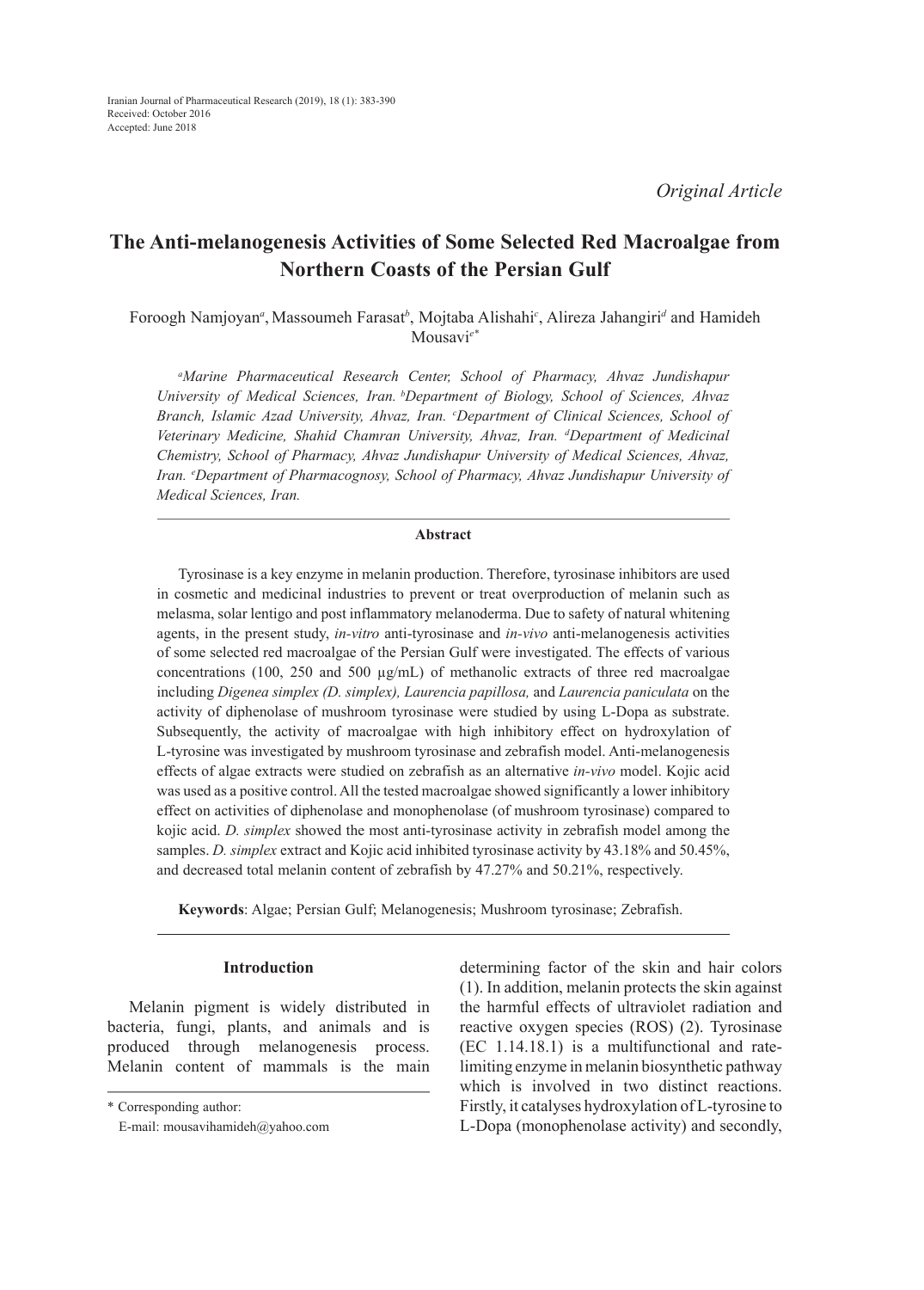converts L-Dopa to Dopaquinone by oxidation (diphenolase activity) (2, 3). Also, tyrosinase is responsible for undesired browning of fruits, vegetables, and reduces nutritional values and impairs the color and sensory properties such as flavor and texture (softening) (4). Tyrosinase inhibitors could be used in pharmaceutical and cosmetic industries for prevention and treatment of melanin overproduction-mediated diseases such as melasma, solar lentigines, and ephelides. Besides, tyrosinase inhibitors could prevent enzymatic browning in fruits, vegetables, and seafoods and could be used in food industries (1, 2). There are several mechanisms to melanogenesis inhibition. Tyrosinase inhibition is the most common way to achieve reduction of pigment in the skin (5). Available inhibitors of tyrosinase such as hydroquinone and kojic acid have toxicity and low effectiveness. So, researchers are seeking for safer and more effective inhibitors. Hence, naturally occurring compounds are becoming increasingly important in the development of tyrosinase inhibitors (2, 6). Seaweeds are rich in various biochemical compounds and are good choices to explore new biological metabolites with a wide diversity of physiological and biochemical activities (7, 8).

The skin care effects such as whitening, sun protection, antioxidant, antibacterial, antifungal, moisturizing, anti-aging, and anti-wrinkle were reported from macroalgae (8). Due to suitable environmental conditions of coastal waters of Iran, there is a great potential for the discovery of lead compounds that could be used in pharmaceutical industry (9). Apparently, there is no study has done on anti-melanogenesis of macroalgae from south of Iran. However, the aim of this study is to investigate the whitening effect of red macroalgae using cell free mushroom tyrosinase (*In-vitro*) and zebrafish model (*In-vivo*).

## **Experimental**

## *Chemicals*

Mushroom tyrosinase (3130 unit/mg), L-DOPA (powder, ≥98.0%), L-tyrosine (powder, ≥98.0%), Synthetic melanin, DMSO (Dimethylsulfoxide), and methanol were purchased from Sigma Chemical Co. (St. louis, MO, USA). Pro-prep and Pro-measure protein solutions were purchased from Intron Biotechnology (Korea). Kojic acid was obtained from Fluka and the other chemicals used were of analytical grades.

### *Macroalgae collection*

The red macroalgae was collected at low tide time from the coastal areas of Jofreh and Bandargah (Bushehr) in December 2010 and January 2012. After harvesting, sands, salts, and epiphytes were removed with fresh water and then, cut into appreciate size and were air-dried at room temperature with good-controlled air condition carefully. The samples were milled into powder and kept at -80 °C for further analysis. The voucher specimens were pressed and stored in 5% formol for identification. Seaweeds were identified by Dr. Massoumeh Farasat using morphological and anatomical examinations of cell structures with the aid of identification keys in the taxonomic publications (10-13). Voucher specimens were deposited in Jundishapour Marine Pharmaceutical Research Center herbarium.

## *Algal extracts preparation*

Dried algal powder (200 mg) was extracted with 6 mL 80% methanol in an ultrasonic bath for 30 min, vortexed, and then were kept at room temperature and dark place for 48 h. After one more time vortexing, the extracts were centrifuged at 10000×g for 15 min, filtered through watman No.1 filter paper and then, the extracts were dried and weight of dried extracts were calculated. The dried extracts were dissolved in 3% DMSO and adjusted to final concentrations of 100, 250, and 500 μg/mL.

*In-vitro: mushroom tyrosinase inhibitory assay*

The inhibitory effects of red macroalgae were investigated by cell-free mushroom tyrosinase assay according to chan *et al*. with some modifications (14). The tyrosinase inhibitory activity was determined useing L-Dopa and L-tyrosine as substrates. In brief, 100 μL of 200 unit/mL of mushroom tyrosinase in 25 mM phosphate buffer (pH 6.8) was added to 50 μL of different concentrations of extracts (100, 250 and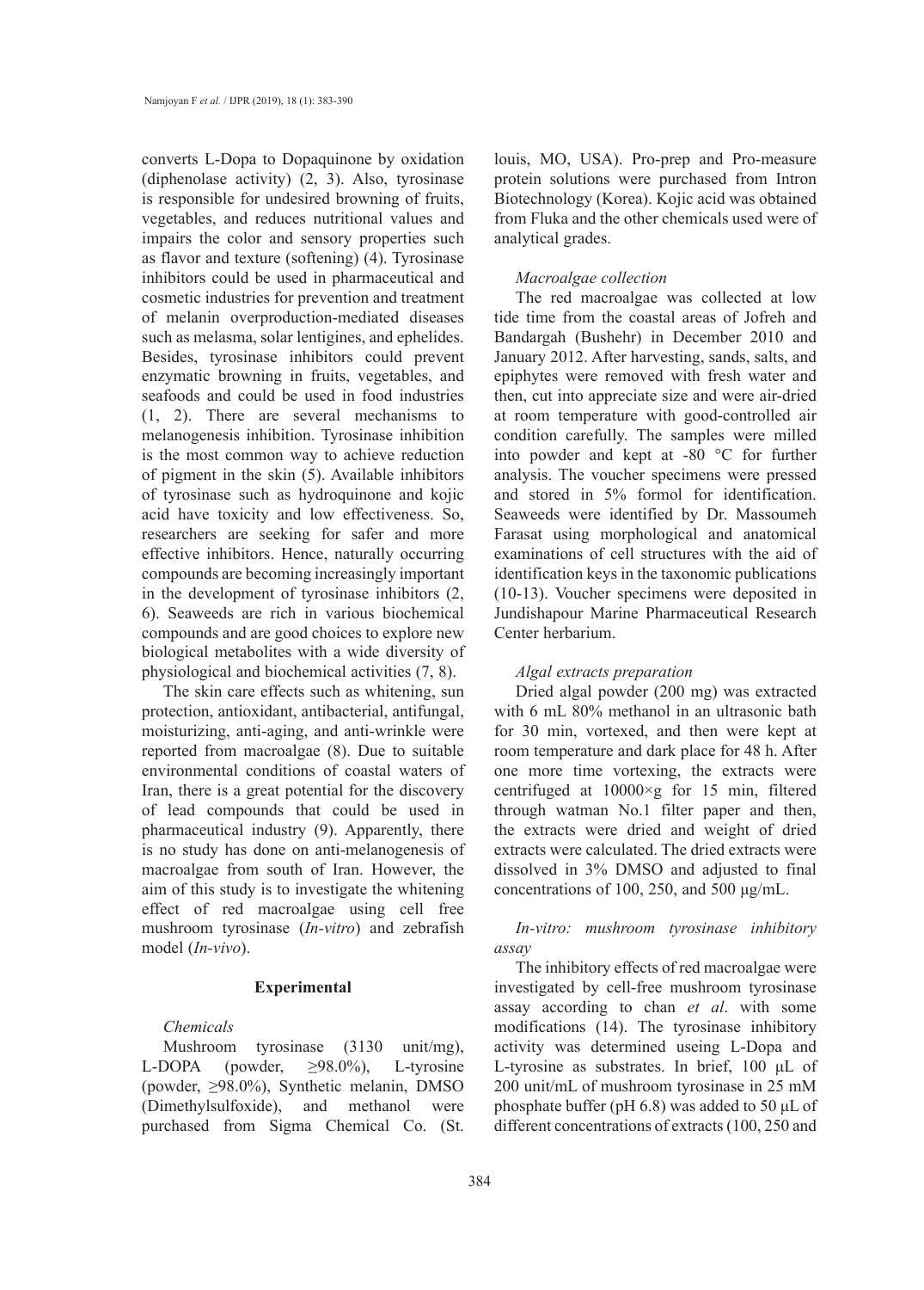500 μg/mL) in 96-well plate and the absorbance of wells were recorded at 70-sec intervals (10 cycles) at 475 nm with microplate reader (Tecan sunrise, Switzerland). This experiment was done for measuring and correcting the interference of the excess absorbance of the phenolic compounds in the extract. Then, 100 μL of L-Dopa (2.5 mM) or L-tyrosine (1.5 mM) were added to mixture reaction and absorbance was measured at 70-second intervals (20 cycles) at 475 nm. Kojic acid (50, 100, 250 and 500 μg/ mL) and 3% DMSO were used as positive and negative controls, respectively.

Percentage of inhibition of tyrosinase activity was calculated as:

Inhibition% =  ${[(A - B) - (C - D)]/(A - B)}$  $\times$  100

A: Absorbance of the enzyme, substrate, and DMSO solution.

B: Absorbance of the substrate and DMSO solution.

C: Absorbance of the enzyme, substrate and extract solution.

D: Absorbance of the substrate and extract solution.

## *In-vivo assay*

*Origin and maintenance of parental zebrafish*  Adult zebrafish were obtained from a commercial dealer. Male and female zebrafish were kept in two separate acrylic tanks at 28.5 °C under the light/dark cycle of 14/10 h. Zebrafish were fed 3 times a day, 6 days a week with bloodworm food and supplemented with daphnia. In the evening, 6 fishes in 1: 2 ratio of female: male groups were added to 5 L tanks that have been marbled and filled with fresh water. By turning on the light in the morning, natural spawning was induced. The lucid fertilized eggs were collected for further experiments.

*Tyrosinase inhibitory activity assay* 

Tyrosinase inhibitory effects of red macroalgae were determined according to Choi *et al*. and Cha *et al*. with some modifications (15, 16). In a 6-well plate, 100 synchronized embryos were added to each well containing 6650 μL of sterile fresh water and were kept in incubator at 28.5 °C. After 9 hpf (hours post fertilization), 350 μL of the algal extracts  $(100 \mu g/mL)$  was added. For ensuring the even distribution of the compounds in the wells, replacement of medium was done once a day. After 48 hpf, zebrafish embryos were collected and sonicated in 6 mL pro-prep protein extraction solution in 15 mL falcon tube for extraction of enzyme and melanin. Lysate was cleared by centrifuging at 10000×g for 5 min. Supernatant was aspirated and pellet put aside for determination of melanin content. After quantitation of supernatant by pro-measure kit, the samples were adjusted by pro-prep solution to 250 μg pr/100 μL. Then, 100 μL 1.5 mM L-tyrosine was added to 100 μL of samples in 96-well plate and subsequently was incubated at 28 °C for 60 min. Absorbance of samples was measured at 475 nm. Blank well contained 100 μL of pro-prep solution and 100 μL of 1.5 mM L-tyrosine. The blank absorbance was eliminated from each absorbance value. Kojic acid (100 μg/mL) and 0.1% DMSO were used as positive and negative controls, respectively. The final activity was expressed as a percentage to the negative control.

Percentage of inhibition of tyrosinase activity was calculated as:

 $Inh\% = [\{(A - B) - (C - B)\}/(A - B)] \times 100$ 

A: Absorbance of negative control B: Absorbance of blank C: Absorbance of samples

#### *Melanin content of zebrafish embryos*

The pellet was dissolved in 1 mL of 1 N NaOH at 100 °C for 30 min. The mixture was vigorously vortexed to solubilize the melanin pigment.

The absorbance of the supernatant was measured at 490 nm. NaOH was considered as blank. The results were compared with a standard melanin curve (concentrations 1, 5, 10, 25, 50, 100, 200 and 300 μg/mL). The melanin content was calibrated by protein amount, and expressed as a percentage to negative control.

Percentage of inhibition of melanin synthesis was calculated as:

 $Inh\% = [\{(A - B) - (C - B)\}/(A - B)] \times 100$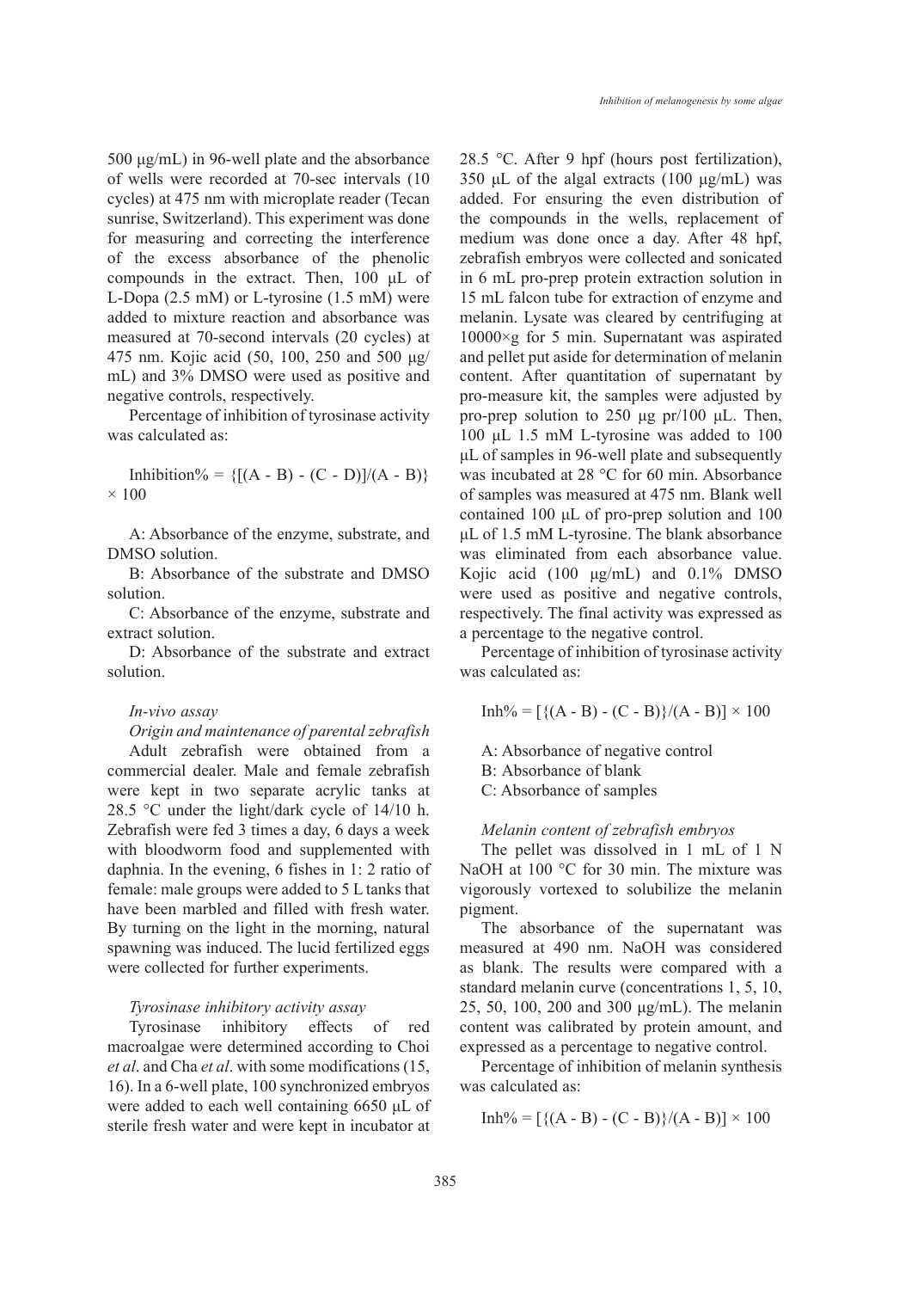| <b>ID</b> Code      | <b>Species</b> | Location            | Time of collection |
|---------------------|----------------|---------------------|--------------------|
| R <sub>100111</sub> | D. simplex     | Bandargah (Bushehr) | December           |
| R <sub>121311</sub> | L. papillosa   | Jofreh              | January            |
| R <sub>121312</sub> | L. paniculata  | Jofreh              | January            |

**Table 1.** Location and collection time of macroalgae.

A: Melanin content of negative control

B: Melanin content of blank

C: Melanin content of samples

## *Zebrafish pigmentation evaluation*

Six Synchronized embryos were collected and transferred to each well in a 12-well plate containing 1800 μL of sterile water and incubated at 28.5 °C. Two-hundred μL of algal extract (100 μg/mL) was added to embryo medium after 9 hpf. Similarly to tyrosinase inhibitory activity assay, replacement of the medium was done. After 48 hpf, the embryos chorions were removed by forceps, anesthetized in tricaine methansulfonate solution and photographed under the stereomicroscope.

#### *Statitical analysis*

Experiments were performed in triplicate and the data were expressed as the mean  $\pm$  standard error. One-way ANOVA was used to compare the mean values of each treatment. A value of *p* < 0.05 was regarded as statistically significant in all experiments.

## **Results and Discussion**

During the study, 3 red macroalga species, including *Laurencia papillosa*, *L. paniculata,* and *Digenea simplex* were collected from the northern coasts of the Persian Gulf. More information on location and collection time of these species are listed in Table 1. According to our data, there are no reports on anti-melanogenic effects of our selected red macroalgae. So, the aim of this study was to investigate the whitening effect of red macroalgae by *in-vitro* and *in-vivo* techniques including cell free mushroom tyrosinase and zebrafish model.

The effects of macroalgae on mushroom

tyrosinase were investigated using L-Dopa as a substrate. All the samples showed significantly lower inhibitory effect on tyrosinase compared to kojic acid as positive control  $(p < 0.05)$  (Table 2). *D. simplex* showed the most anti-tyrosinase activity on oxidation of L-Dopa among samples.

*L. papillosa* showed anti-tyrosinase activity more than *L. paniculata*. Differences between species may be the result of their different biologically active compounds. Many studies have been done to evidence anti-tyrosinase activity of red macroalgae. For instance, *L. okamurae* extract was tested for anti-tyrosinase activity on hydroxylation of L-tyrosine and 27% inhibition at concentration of 100 μg/mL in comparison to kojic acid (97.61%) reported by Cha *et al*. (2011). They stated that antityrosinase active compounds of *L. okamurae* were stable to heat (15).

UV radiations can induce production of reactive oxygen species (ROS) in skin, leading to enhance melanin synthesis, DNA damage, and proliferation of melanocytes. Thus, ROS scavenging compounds and redox agents like antioxidants are effective in the treatment of hyperpigmentation (17). Compounds with reduction potential can have depigmenting effects through two ways: by interacting with *O*-quinones, and suppression of the oxidative polymerization of melanin intermediates or by tyrosinase inhibition through reacting with copper in the active site of the enzyme (18). The molecular models have revealed that the sulfur atom of tyrosinase inhibitors is essential for interaction with the copper ions in the active site of tyrosinase (19). Red seaweeds› galactans are sulfated polysaccharides which are classified as agarans and carrageenans (20). Carrageenans have exhibited strong antioxidant, antibacterial, anti-inflammatory and a broad spectrum of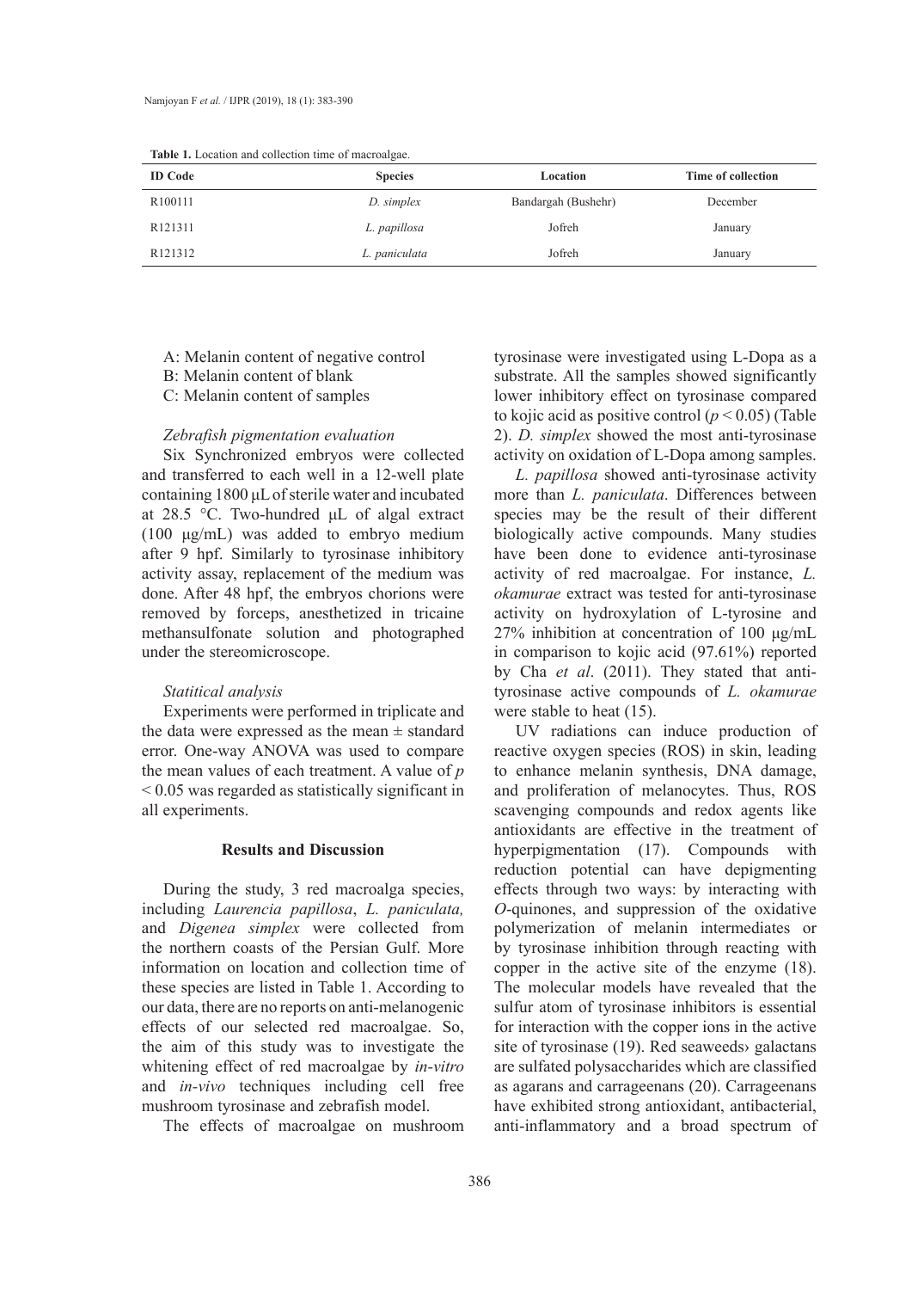|            | Conc $(\mu g/mL)$ | D. simplex        | L. papillosa      | L. paniculata     | Kojic acid        |  |  |
|------------|-------------------|-------------------|-------------------|-------------------|-------------------|--|--|
| L-Dopa     | 500               | $31.89 \pm 0.628$ | $17.55 \pm 0.126$ | $10.85 \pm 0.650$ | $93.54 \pm 0.220$ |  |  |
|            | 250               | $30.80 \pm 0.711$ | $16.68 \pm 0.221$ | $9.35 \pm 0.298$  | $92.33 \pm 0.340$ |  |  |
|            | 100               | $28.78 \pm 0.325$ | $14.82 \pm 0.450$ | $8.1 \pm 0.308$   | $81.85 \pm 0.190$ |  |  |
|            | 50                | Nt                | Nt                | Nt                | $78.81 \pm 0.310$ |  |  |
| L-tyrosine | 500               | $9.98 \pm 1.245$  | Nt                | Nt                | 100               |  |  |
|            | 250               | $2.90 \pm 0.935$  | Nt                | Nt                | 100               |  |  |
|            | 100               | NI                | Nt                | Nt                | 100               |  |  |
|            | 50                | Nt                | Nt                | N <sub>t</sub>    | $94.55 \pm 0.120$ |  |  |

**Table 2.** Inhibitory effects (%) of macroalgae on mushroom tyrosinase.

Each value is expressed as the means  $\pm$  SE (n = 3).

Nt: Not tested.

NI: No inhibition.

the other therapeutic properties (21). Previous studies have shown antioxidant and free radical scavenging effects of *L. papillosa*. Nahas *et al*. reported that non-polar extracts of *L. papillosa* had more antioxidant activities than its polar extracts, which shows that less polar compounds are responsible to its antioxidant activity (22). There might be a relationship between antityrosinase and antioxidant effects of *L. papillosa* and the presence of sulfated polysaccharides. Other skin care effects like antibacterial, antifungal, wound healing, and anti-herpes simplex virus effects also have been reported in previous studies for *L. papillosa* (23-27).

Due to higher anti-tyrosinase activity of *D. simplex*, it was selected for further experiments. Its effect on monophenolase activity of mushroom tyrosinase was investigated using L-tyrosine as a substrate. Results showed that anti-tyrosinase effect of methanolic extract of *D. simplex* was significantly less than kojic acid (*p* < 0.05) (Table 2). *D. simplex* inhibited diphenolase activity of mushroom tyrosinase more than monophenolase activity that might be related to inhibition mechanism of enzyme. Several studies have shown the antibacterial, antifungal, antioxidant, and anti-inflammatory activities for *D. simplex* (28-31). Besides, antityrosinase activities of some red algae have been already shown. Cha *et al*. (2011) in their study on twenty red macroalgae found that

algal extraction temperature had influence on mushroom tyrosinase activity. They reported that by increasing the extraction temperature, the inhibitory effects were increased. The inhibitory activities of algal extracts varied between 9.95 to 90.75% (15). Another research has done on inhibitory activity of 7 red macroalgae on monophenolase activity of mushroom tyrosinase by Heo *et al*. at concentration of 100 μg/mL of algal extracts, which 0.61-8.84% inhibition has reported (32). In our findings, there was no inhibitory effect on monophenolase activity for *D. simplex* at 100 μg/mL, although, it inhibited oxidation of L-Dopa by 28.78% at the same concentration.

*In-vivo* tests, using animal models or humans is the most physiologically relevant experiments, but most often these assays are expensive and laborious and a large amount of precious compounds are needed to perform. Overall, there is an increasing pressure to limit the use of animals in researches exceptionally, for tests of preclinical toxicity and safety assessments (33). Zebrafish (Danio rerio) belongs to tropical fresh waters. Its small size, transparent body, being easy to collect a large number of embroys, low cost, rapid embryogenesis, and physiological similarities to mammals are the reasons to be selected as a very useful vertebrate model. Zebrafish are used in the fields of molecular genetics and developmental biology. Recently,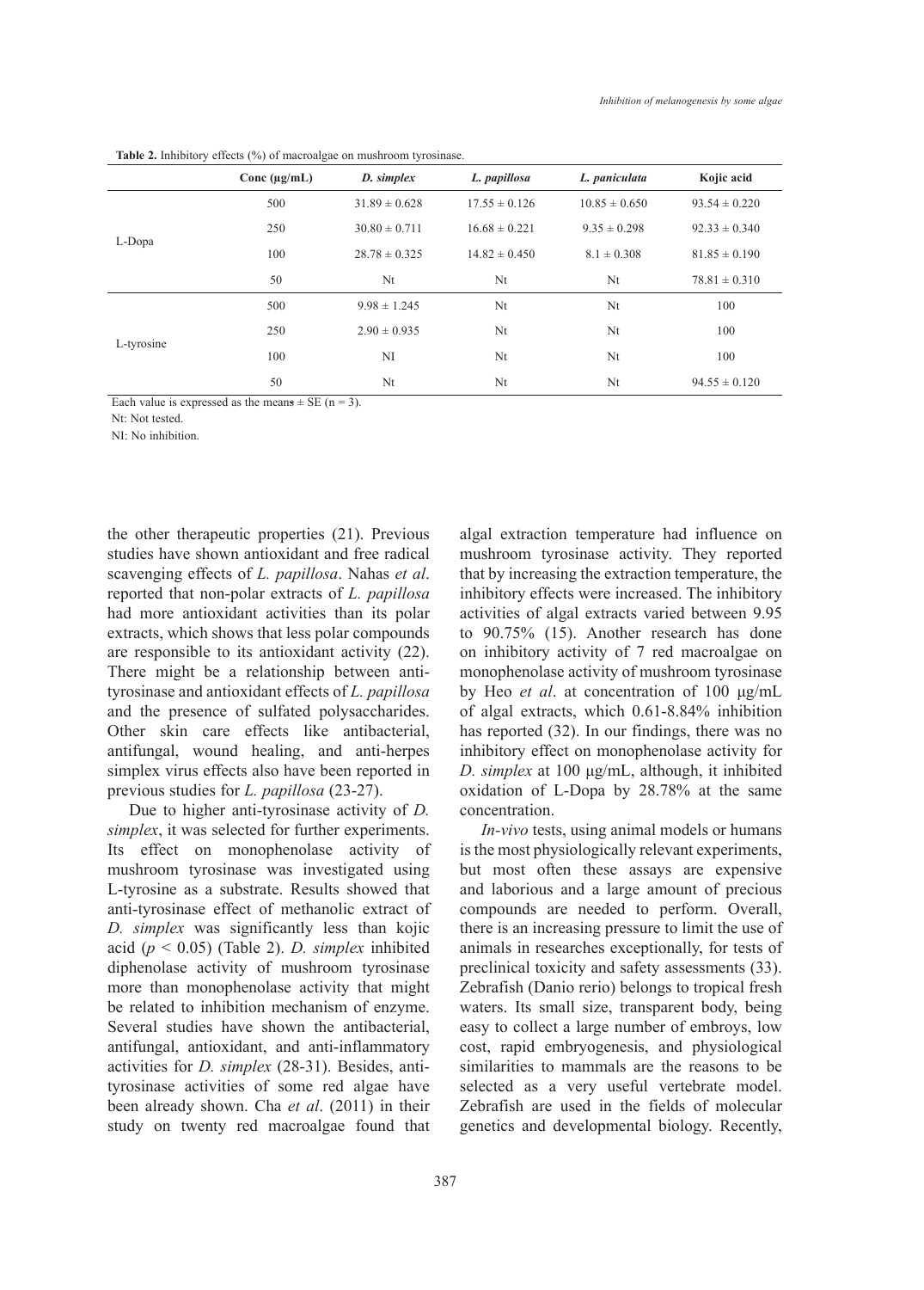

Figure 1. Effects of melanogenic inhibitors on the pigmentation of zebrafish embryos. (A) without inhibitor, (B) *D. simplex* and (C) kojic acid.

it has been used as a model for drug discovery and toxicology studies. Fish embryos absorb molecules through the skin and gills in the early hours after fertilization, but seven days after fertilization molecules are absorbed through the mouth rather than the skin. Since the zebrafish has melanin pigment on the surface of the body, it is a suitable model for melanogenesis observation without using complex laboratory processes (15). Thus, zebrafish was selected for *in-vivo* study of anti-melanogenesis effects of red macroalgae.

*D. simplex* and kojic acid inhibited tyrosinase activity of zebrafish by 43.18%, and 50.45%, respectively. *D. simplex* extract showed antimelanogenesis activity comparable to kojic acid

as the depletion of total amount of melanin were 47.2% and 50.21%, for *D. simplex* and kojic acid respectively (Figure 1). In a similar study on zebrafish model, two brown algae, *Ecklonia cava,* and *Sargassum silquastrum* inhibited tyrosinase activity by 48% and 50%, and reduced total melanin content by 43% and 50%, respectively at concentration of 100 μg/mL (15). In our study, anti-tyrosinase and anti-melanogenesis effects of *D. simplex* are comparable to those values of these brown seaweeds. *D. simplex* inhibited 13 zebrafish tyrosinase rather than mushroom one, while; kojic acid reduced mushroom tyrosinase activity more than zebrafish tyrosinase (Figure 2). This indicates that the source of tyrosinase is the main factor of tyrosinase inhibition studies.



**Figure 2.** Effects of *D. simplex* and kojic acid on oxidation of L-tyrosine by mushroom and zebrafish tyrosinase at 100 μg/mL.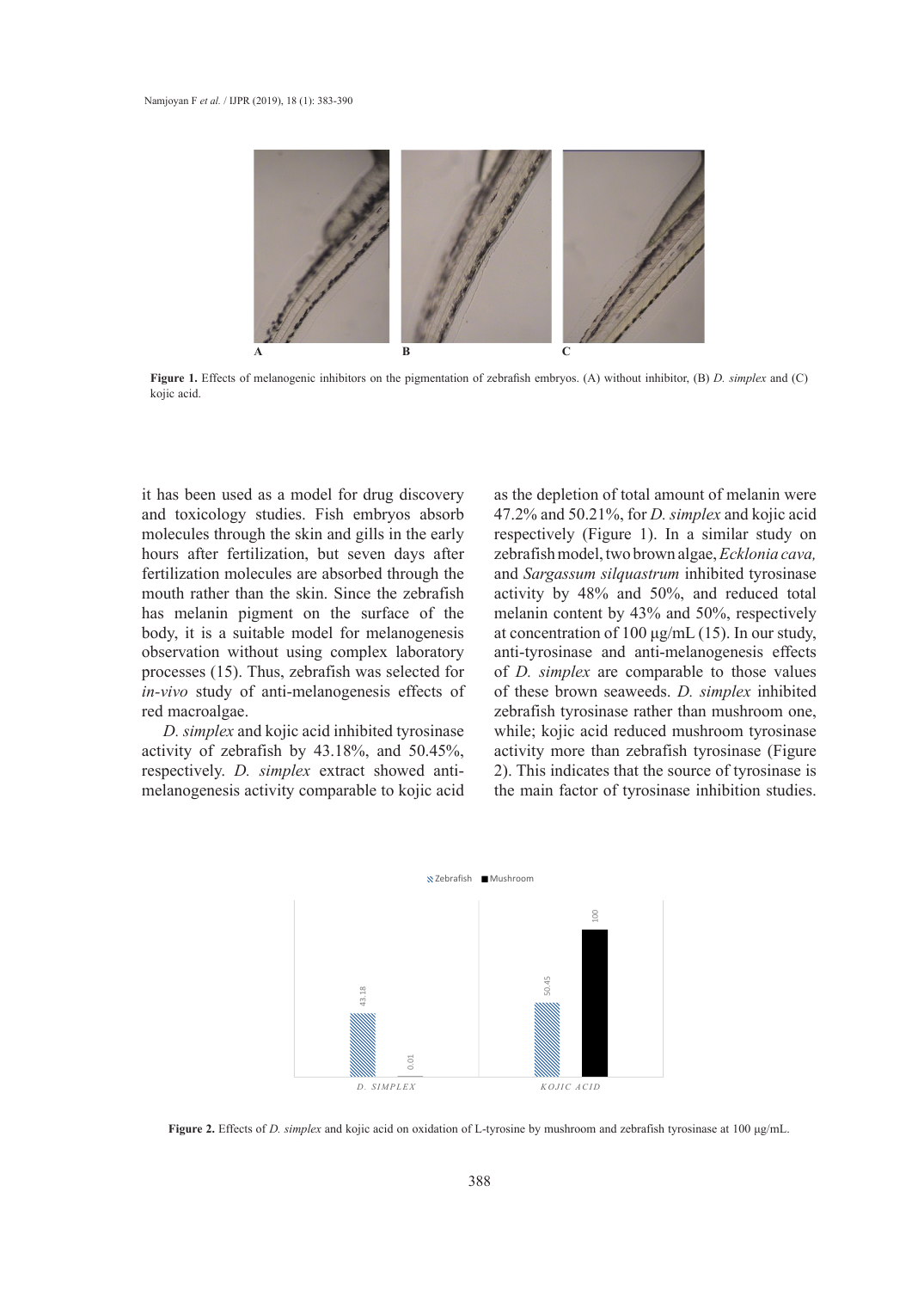In addition, other factors such as the ability of penetration into the skin are important for *in-vivo* studies because they can interfere in tyrosinase inhibitory results.

#### **Conclusion**

This study documented anti-melanogenesis of red macroalgae including, *D. simplex*, *L. pappilosa* and *L. paniculata* using *in-vitro* and *in-vivo* models. *D. simplex* exhibited the most inhibitory effect on mushroom tyrosinase as compared to the other tested seaweeds and inhibited melanogenesis and tyrosinase activity of zebrafish comparable to kojic acid. Based on our findings, *D. simplex*, can be considered as a high potential whitening agent for using in cosmetics and medicinal formulations to prevent and treat hyperpigmentation diseases. More studies needed to be done on the other mechanisms of melanogenesis inhibition and isolation and identification of their compounds and activity of isolated compounds with different *in-vitro* and *in-vivo* mechanisms to prove an association between the biological active compounds of *L. papillosa* and *D. simplex* and anti-melanogenesis mechanisms.

### **Acknowledgement**

The authors are grateful to the Marine Pharmaceutical Research Center of Ahvaz Jundishapur University of Medical Sciences. This research is a part of a project granted (MPSRC-9313) by Ahvaz Jundishapur University of Medical Sciences.

#### **References**

- (1) Kim YJ and Uyama H. Tyrosinase inhibitors from natural and synthetic sources: Structure, inhibition mechanism and perspective for the future. *Cell. Mol. Life Sci*. (2005) 62: 1707-23.
- Chang TS. An updated review of tyrosinase inhibitors. (2) *Int. J. Mol. Sci*. (2009) 10: 2440-75.
- Parvez S, Kang M, Chung HS and Bae H. Naturally (3) occurring tyrosinase inhibitors: mechanism and applications in skin health, cosmetics and agriculture industries. *Phytother. Res*. (2007) 21: 805-16.
- Loizzo MR, Tundis R and Menichini F. Natural and (4)synthetic tyrosinase inhibitors as antibrowning agents: An update. *Compr. Rev. Food Sci. Food Saf*. (2012)

11: 378-98.

- $(5)$  Solano F, Briganti S, Picardo M and Ghanem G. Hypopigmenting agents: An updated review on biological, chemical and clinical aspects. *Pigment Cell Res*. (2006) 19: 550-71.
- (6) Germanas JP, Wang S, Miner A, Hao W and Ready JM. Discovery of small-molecule inhibitors of tyrosinase. *Bioorg. Med. Chem. Lett*. (2007) 17: 6871-5.
- (7) Thomas NV and Kim SK. beneficial effects of marine algal compounds in cosmeceuticals. *Mar. Drugs* (2013) 11: 146-64.
- (8) Kim SK and Wijesekara I. Cosmeceuticals from Marine Resources: Prospects and Commercial Trends. In: Kim SK. *Marine Cosmeceuticals: Trends and Prospects*. 1<sup>st</sup> ed. CRC Press, Boca Raton (2012) 3-11.
- (9) Rouhani Ghadikolaei K and Hosseini MR. Investigating distribution and biomass of two species of brown algae (*colpomenia sinousa* and *iyngaria stellata*) in coastal waters of hormozgan province, southern iran. *Iran. Sci. Fish. J*. (2005) 13:55-64.
- (10) Jha B, Reddy CRK, Thakur MC and Rao MU. *Seaweeds of India, the diversity and distribution of seaweeds of the Gujarat coast.* 1<sup>st</sup> ed. Springer Dordrecht Heidelberg Publisher, New York (2009) 192-199.
- (11) Silva PC, Basson PW and Moe RL. *Catalogue of the Benthic Marine Algae of the Indian Ocean.* 1<sup>st</sup> ed. University of California Publications, Botany (1996) 490-518.
- (12) Tseng CK. Common Seaweeds of China. 1st ed. Science Press, Beijing and Kugler Publications, Amsterdam, Berkeley (1984) 146-154.
- (13) Nam KW and Saito Y. Anatomical characteristics of *Laurencia papillosa* (Rhodomelaceae, Rhodophyta) from Guam and Palau. *Micronesia* (1991) 24: 87-94.
- (14) Chan Y, Kim K and Cheah S. Inhibitory effects of Sargassum polycystum on tyrosinase activity and melanin formation in B16F10 murine melanoma cells. *J. Ethnopharmacol*. (2011) 137: 1183-8.
- (15) Cha SH, Ko SC, Kim D and Jeon YJ. Screening of marine algae for potential tyrosinase inhibitor: those inhibitors reduced tyrosinase activity and melanin synthesis in zebrafish. *J. Dermatol*. (2011) 38: 354-63.
- (16) Choi TY, Kim JH, Ko DH, Kim CH, Hwang JS, Ahn S, Kim SY, Kim CD, Lee JH and Yoon T. Zebrafish as a new model for phenotype-based screening of melanogenic regulatory compounds. *Pigment Cell Res*. (2007) 20: 120-7.
- Wang KH, Lin RD, Hsu FL, Huang YH, Chang (17) HC, Huang CY and Lee MH. Cosmetic applications of selected traditional Chinese herbal medicines. *J. Ethnopharmacol*. (2006) 106: 353-9.
- (18) Briganti S, Camera E and Picardo M. Chemical and instrumental approaches to treat hyperpigmentation. *Pigment Cell Res*. (2003) 16: 101-10.
- (19) Chen WC, Tseng TS, Hsiao NW, Lin YL, Wen ZH, Tsai CC, Lee YC, Lin HH and Tsai KC. Discovery of highly potent tyrosinase inhibitor with significant antimelanogenesis ability by zebrafish *in-vivo* assay and